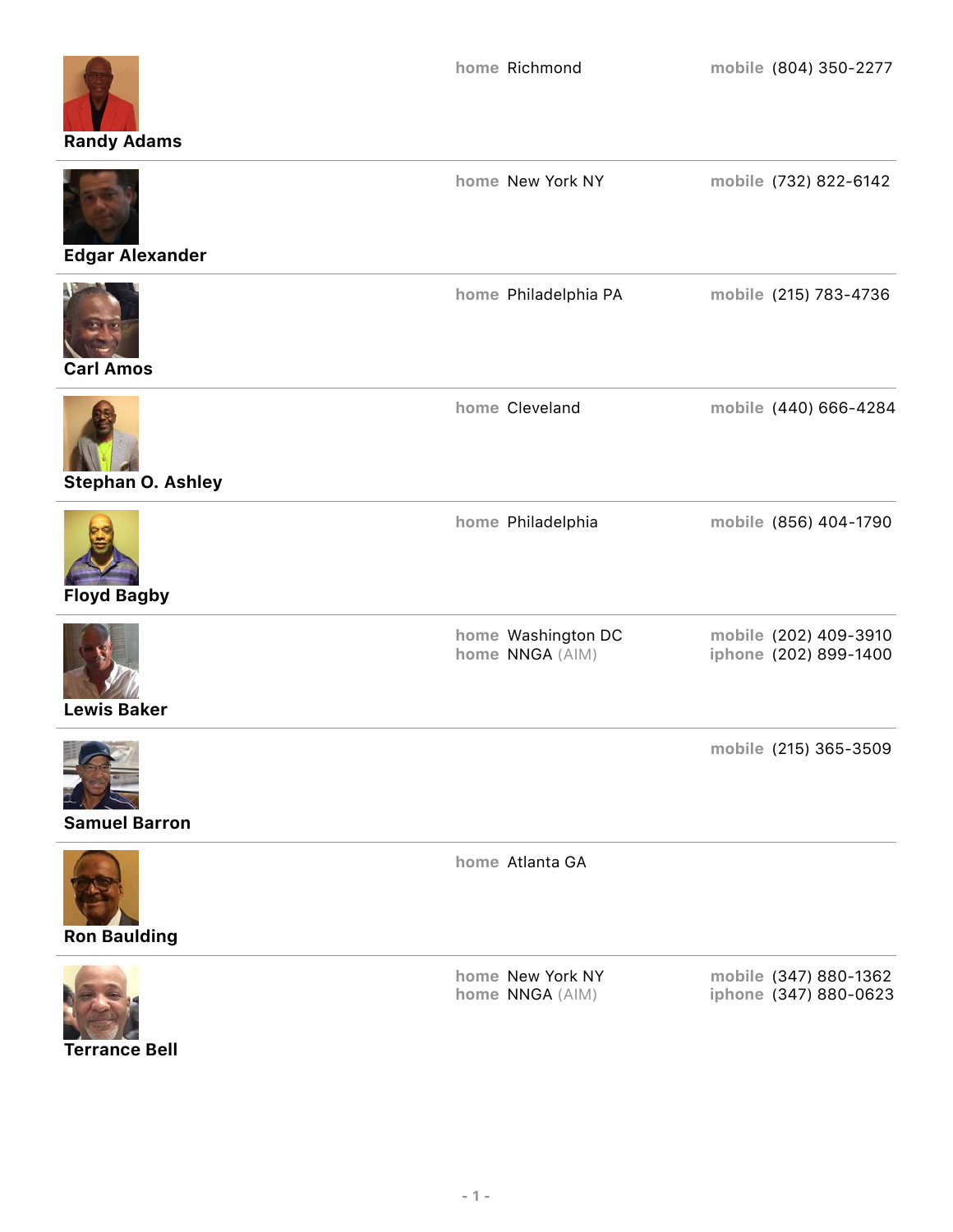| <b>DeAndre D. Benson</b>  | home Cleveland OH<br>home NNGA (AIM)    | mobile (330) 289-7132                          |
|---------------------------|-----------------------------------------|------------------------------------------------|
| <b>Bob Billingslea</b>    | home Independent                        | mobile (407) 342-3927                          |
| <b>Norman Bliss</b>       | home Cleveland OH<br>home NNGA (AIM)    | mobile (216) 212-5331                          |
| Cecil W. Bond             | home Philadelphia PA<br>home NNGA (AIM) | mobile (856) 701-9264                          |
| George P. Braxton         | home Richmond VA<br>home NNGA (AIM)     | mobile (804) 503-1777<br>iphone (804) 734-0711 |
| <b>Wilson Brewster Jr</b> | home Philadelphia PA<br>home NNGA (AIM) | mobile (609) 238-0396                          |
| <b>Sam Brigger</b>        | home Independent                        | mobile (717) 421-0432                          |
| <b>Harry Bright</b>       | home New York NY<br>home NNGA (AIM)     | mobile (732) 947-8351<br>iphone (212) 855-2345 |
|                           | home Independent                        | mobile (619) 247-0027                          |

**AL Brodie**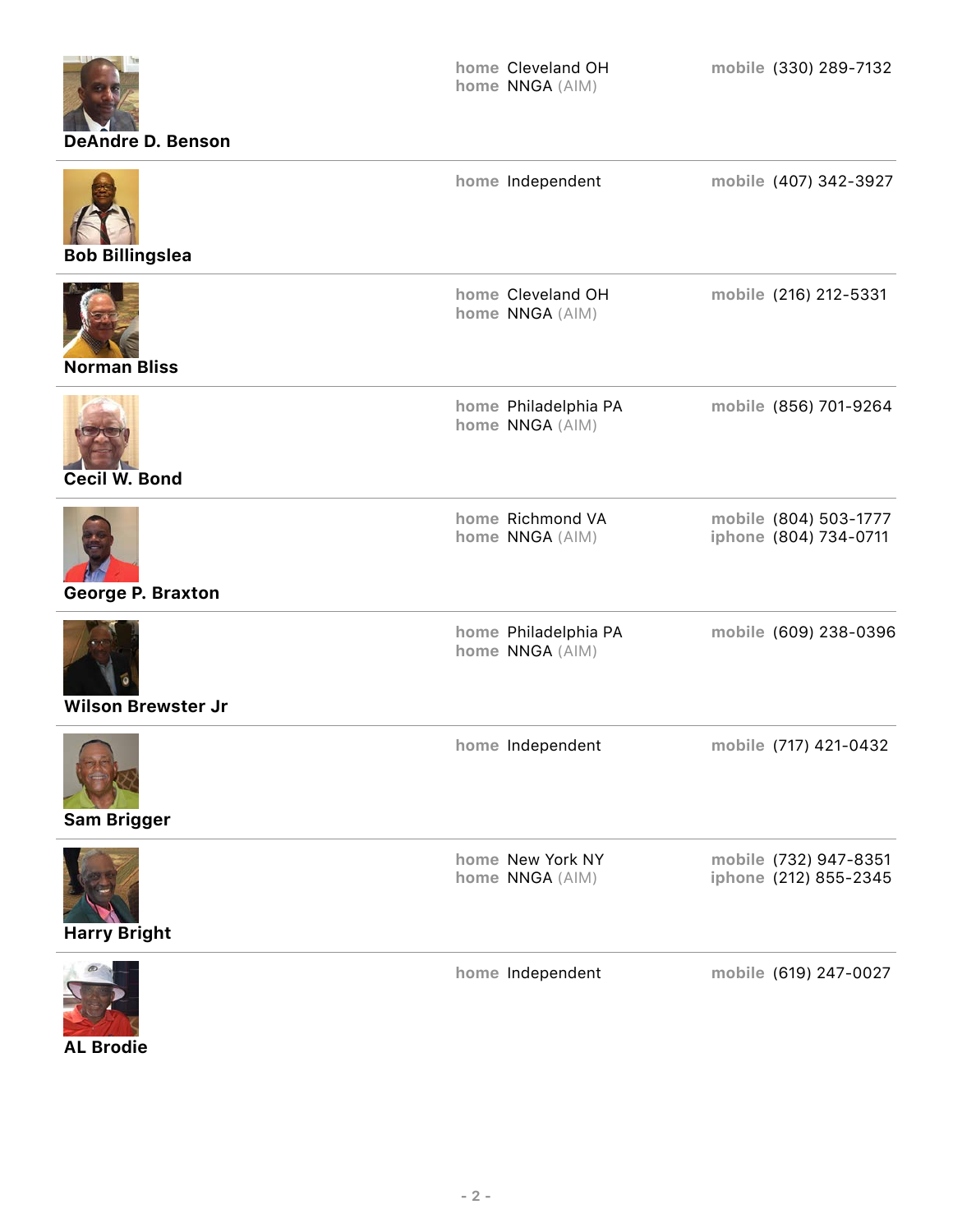| <b>Paterson Brown</b> | home Richmond VA<br>home NNGA (AIM)     | mobile (336) 414-4930                          |
|-----------------------|-----------------------------------------|------------------------------------------------|
| A. Lorenzo Bryan      | home New York NY<br>home NNGA (AIM)     | mobile (347) 423-7827                          |
| <b>George Butler</b>  | home Independent                        |                                                |
| <b>Pete Chambers</b>  | home Washington DC<br>home NNGA (AIM)   | mobile (703) 628-5132                          |
| <b>James Chandler</b> | home Cleveland OH                       | mobile (216) 702-8223<br>iphone (440) 605-0179 |
| <b>Dave Chin</b>      | home Washington                         | mobile (240) 417-5723                          |
| Alvin J. Claitt       | home Philadelphia PA<br>home NNGA (AIM) | mobile (609) 560-6155<br>iphone (856) 232-9328 |
| <b>James Clarke</b>   | home Richmond VA<br>home NNGA (AIM)     | mobile (804) 647-8339<br>iphone (804) 343-5082 |
|                       | home Atlanta GA<br>home NNGA (AIM)      | mobile (404) 234-2403                          |

**Richard Covington**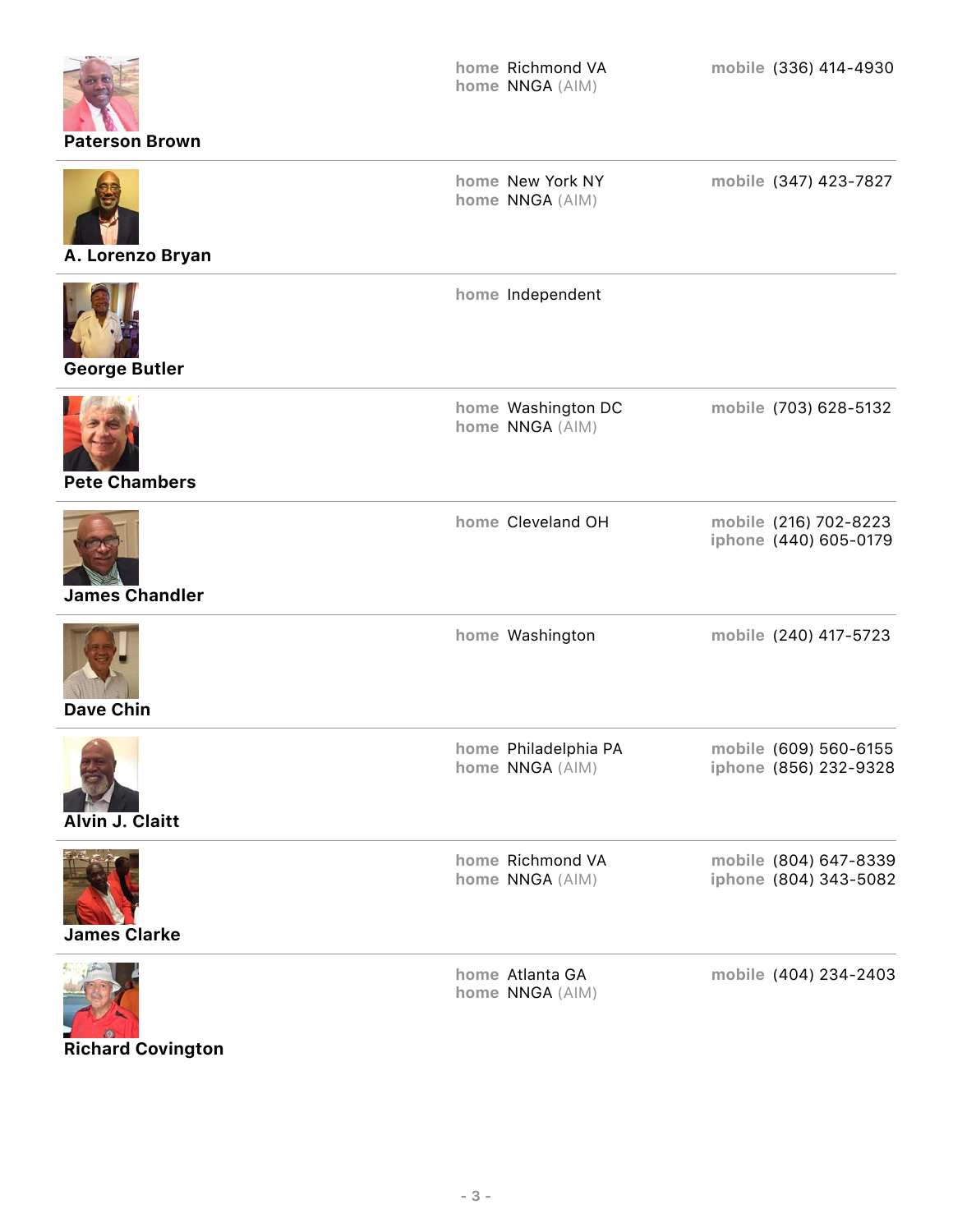| <b>Wayne Crosse</b>         | home<br>sawcrosse@aol.<br>com<br>home Atlanta GA | mobile (404) 427-9186                          |
|-----------------------------|--------------------------------------------------|------------------------------------------------|
| Alphonzo Davidson Jr.       | home Washington DC<br>home NNGA (AIM)            | mobile (202) 528-0440<br>iphone (301) 805-6150 |
| <b>Gregory K. Dillard</b>   | home Washington DC<br>home NNGA (AIM)            | mobile (240) 460-2091                          |
| <b>Hardy Dorsey</b>         | home Atlanta GA                                  | mobile (404) 250-9813                          |
| <b>Gerald Peter Douglas</b> | home New York NY<br>home NNGA (AIM)              | mobile (347) 228-8622                          |
| <b>Charles Dozier</b>       | home Richmond VA<br>home NNGA (AIM)              | mobile (804) 399-6448                          |
| <b>James Ellis</b>          | home Richmond                                    | mobile (540) 809-9520                          |
| <b>Don Flemming</b>         | home Washington DC<br>home NNGA (AIM)            | mobile (972) 893-7097                          |
|                             |                                                  | mobile (440) 463-6059                          |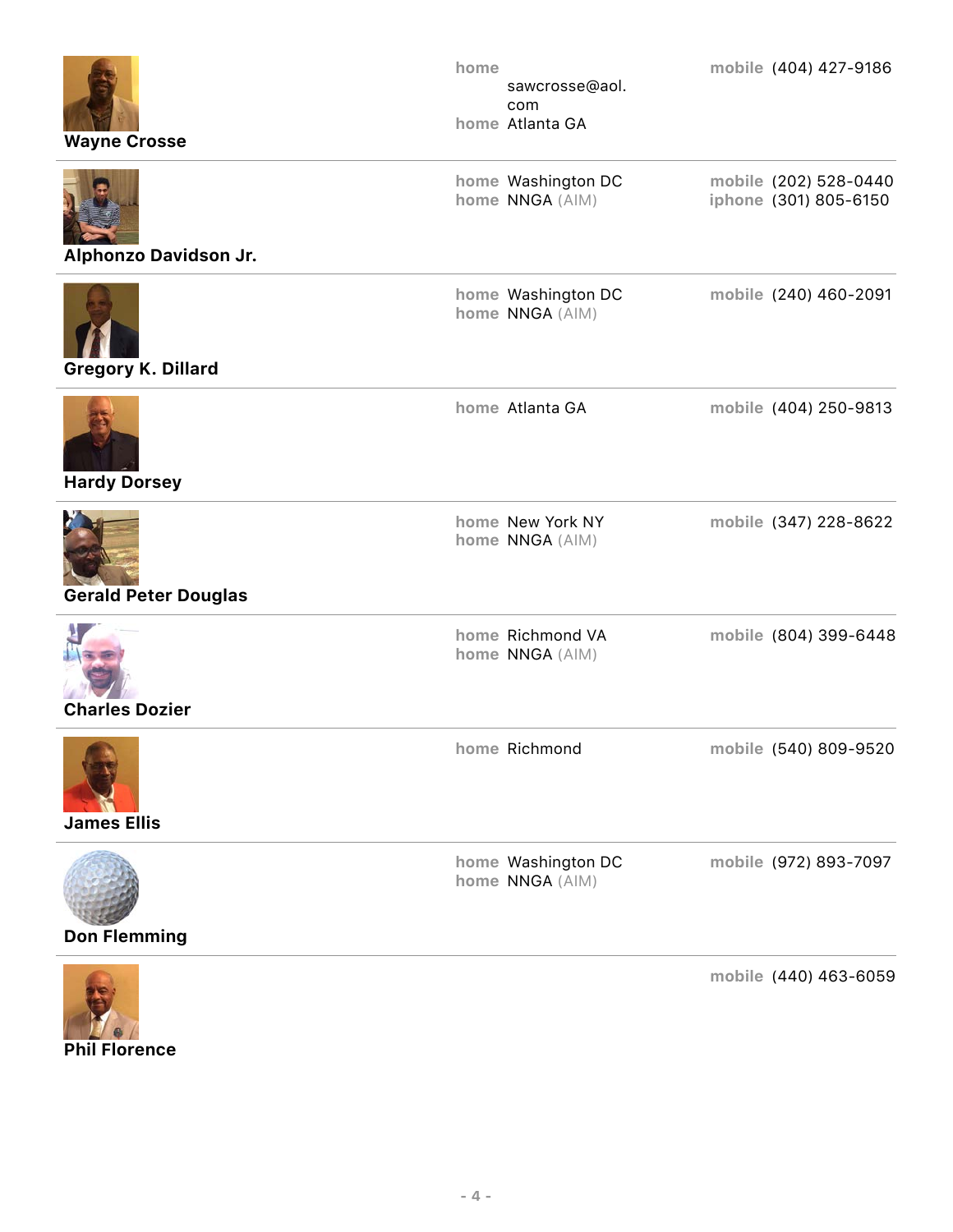| <b>Armour Floyd</b>                                 | home<br>armour189@ver<br>ison.net<br>home Philadelphia PA<br>home NNGA (AIM) | mobile (215) 768-1617 |
|-----------------------------------------------------|------------------------------------------------------------------------------|-----------------------|
| <b>George Foster</b>                                | home gsfor@aol.com<br>home Atlanta GA                                        |                       |
| <b>Roy Foster</b>                                   | home Atlanta GA<br>home NNGA (AIM)                                           | mobile (404) 316-5496 |
| <b>George Friend</b>                                | home Richmond VA<br>home NNGA (AIM)                                          | mobile (804) 229-4756 |
| <b>Michael Gayles</b>                               | home Atlanta GA<br>home NNGA (AIM)                                           | mobile (678) 776-0746 |
| <b>Thomas Green</b>                                 | home New York NY<br>home NNGA (AIM)                                          | mobile (914) 482-3610 |
| <b>Commence of Contract</b><br><b>George Greene</b> | home New York NY<br>home NNGA (AIM)                                          | mobile (917) 501-8473 |
| <b>James Hall</b>                                   | home Richmond                                                                | mobile (804) 586-1070 |
|                                                     | home Richmond VA<br>home NNGA (AIM)                                          | mobile (540) 840-3350 |

**"Mike" Charles harris**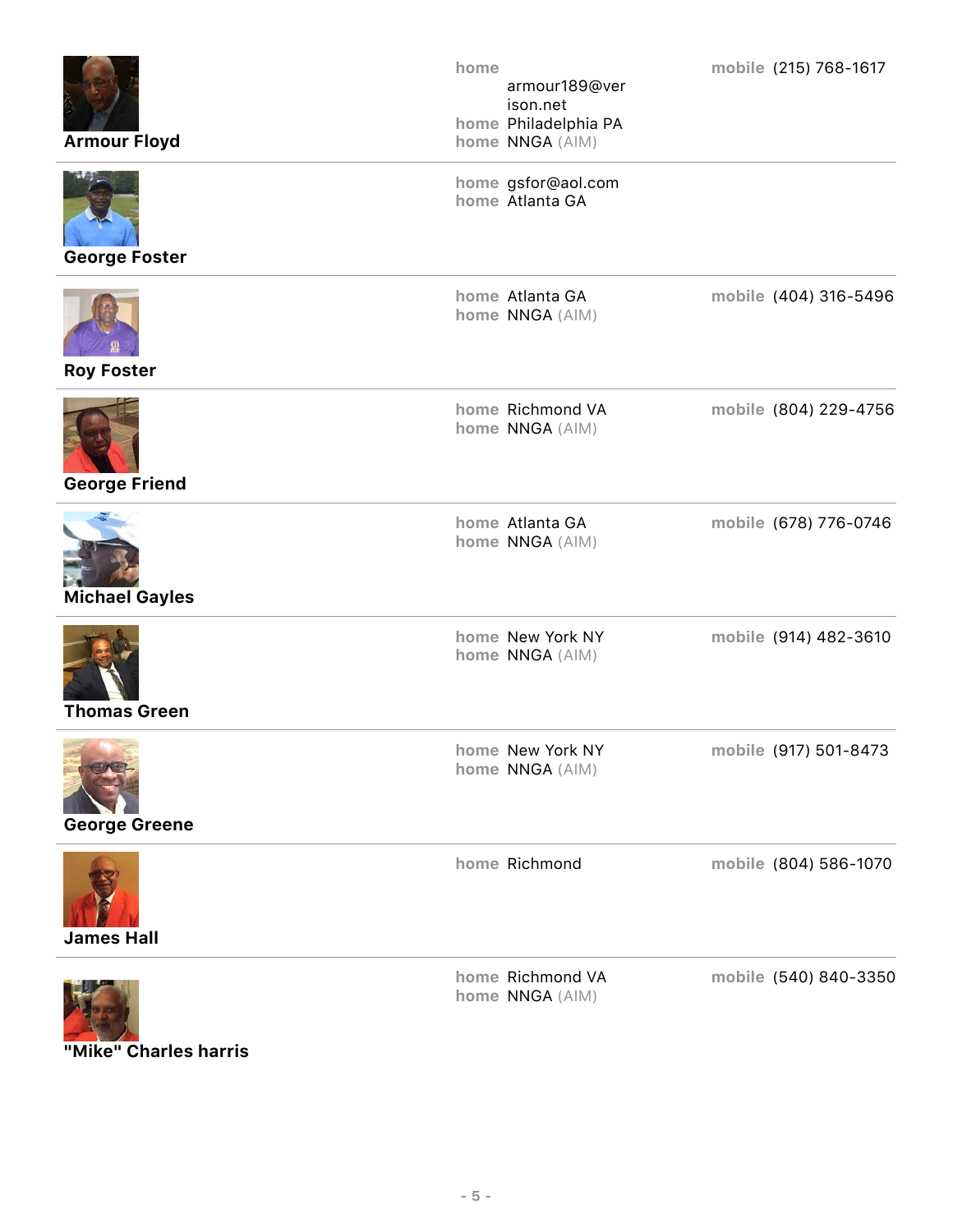| <b>Brad Harris</b>          |      | home Richmond VA<br>home NNGA (AIM)               | mobile (540) 455-4551                          |
|-----------------------------|------|---------------------------------------------------|------------------------------------------------|
| <b>Raymond Harris</b>       |      | home Richmond VA                                  |                                                |
| <b>Keith F. Hercules</b>    |      | home Washington DC<br>home NNGA (AIM)             | mobile (908) 216-5394<br>iphone (908) 839-0670 |
| <b>Everett Hinds</b>        |      | home New York NY<br>home NNGA (AIM)               | mobile (917) 613-7266                          |
| <b>Ernie Hines</b>          |      | home Atlanta GA<br>home NNGA (AIM)                | mobile (404) 293-2949                          |
| <b>Jettie Hooker</b>        | home | Jettie.e.hooker<br>@axaltacs.com<br>home Richmond |                                                |
| <b>Carlos Hopkins</b><br>ວ. | home | Clos06@icloud.<br>com<br>home Richmond            | mobile (804) 304-0064                          |
| <b>Nate Hornbuckle</b>      |      | home Atlanta GA<br>home NNGA (AIM)                | mobile (770) 883-9052                          |
| <b>Scott Hornbuckle</b>     |      |                                                   | mobile (404) 272-9608                          |



**Greg Houston**

**home** Atlanta GA **home** NNGA (AIM)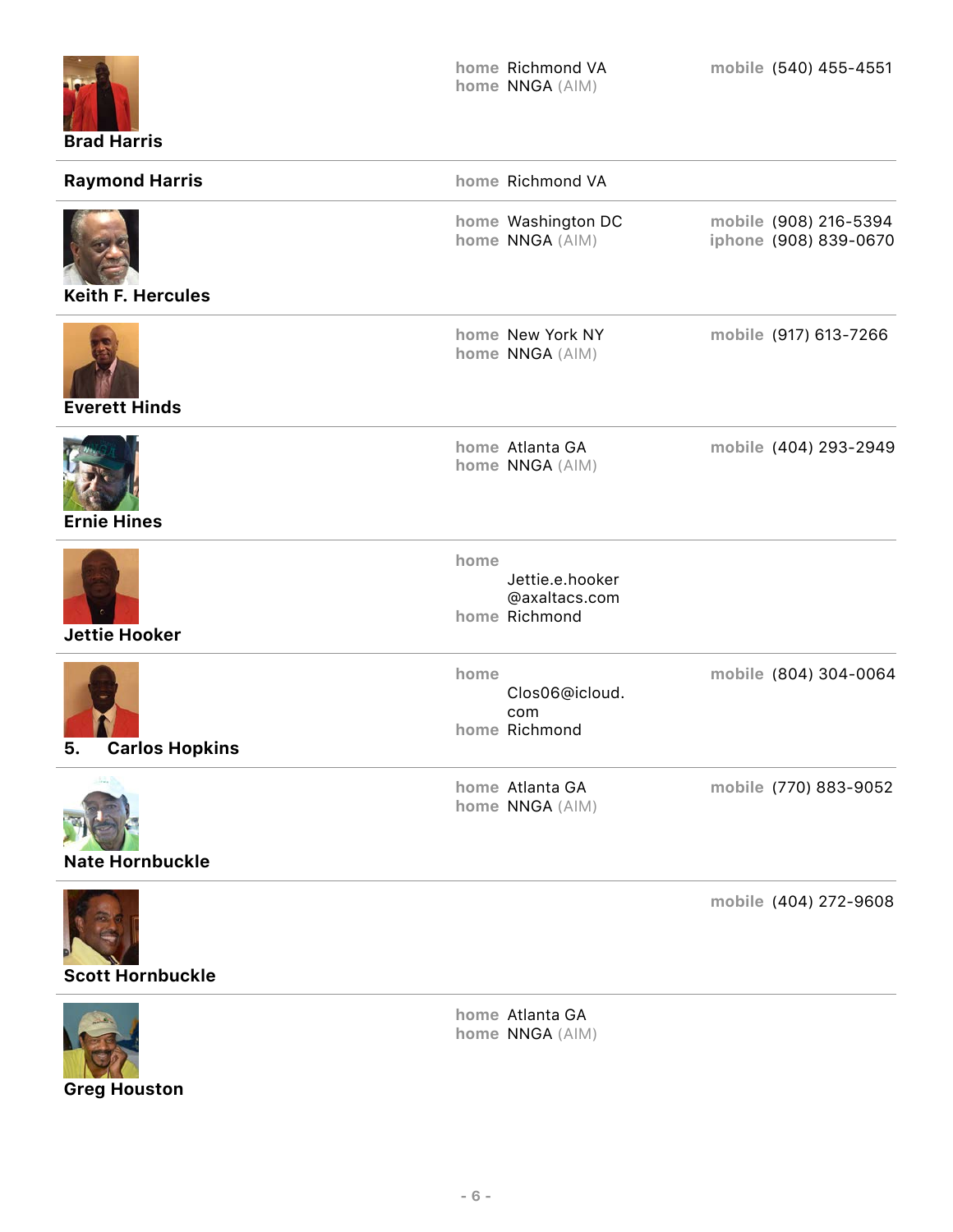| <b>Alvin Hunter</b> |
|---------------------|

| <b>Larry Jarett</b>      | home | eljay723@gmail<br>.com<br>home Philadelphia                                         | mobile (609) 221-3435 |
|--------------------------|------|-------------------------------------------------------------------------------------|-----------------------|
| <b>Charles Johnson</b>   | home | cjohnson@wrjin<br>c.com<br>home Atlanta GA<br>home NNGA (AIM)                       | mobile (404) 664-4610 |
| <b>Thomas Johnson Jr</b> |      | home Richmond VA<br>home NNGA (AIM)                                                 | mobile (804) 514-4929 |
| <b>Larry Johnson</b>     |      | home Atlanta GA<br>home NNGA (AIM)                                                  | mobile (678) 641-6433 |
| <b>Dwight Jones</b>      |      | home New York NY                                                                    |                       |
| <b>Howard Jones</b>      | home | hjones1060@g<br>mail.com<br>home Atlanta                                            |                       |
| <b>Milton Jones</b>      | home | jonesmvjones@<br>aol.com<br>work 404-281-5533<br>home Atlanta GA<br>home NNGA (AIM) |                       |
| C. Randolph Keller Sr.   |      | home Cleveland OH<br>home NNGA (AIM)                                                | mobile (216) 978-4145 |
|                          |      | home Atlanta GA<br>home NNGA (AIM)                                                  | mobile (404) 863-9926 |

**Henry Kelly**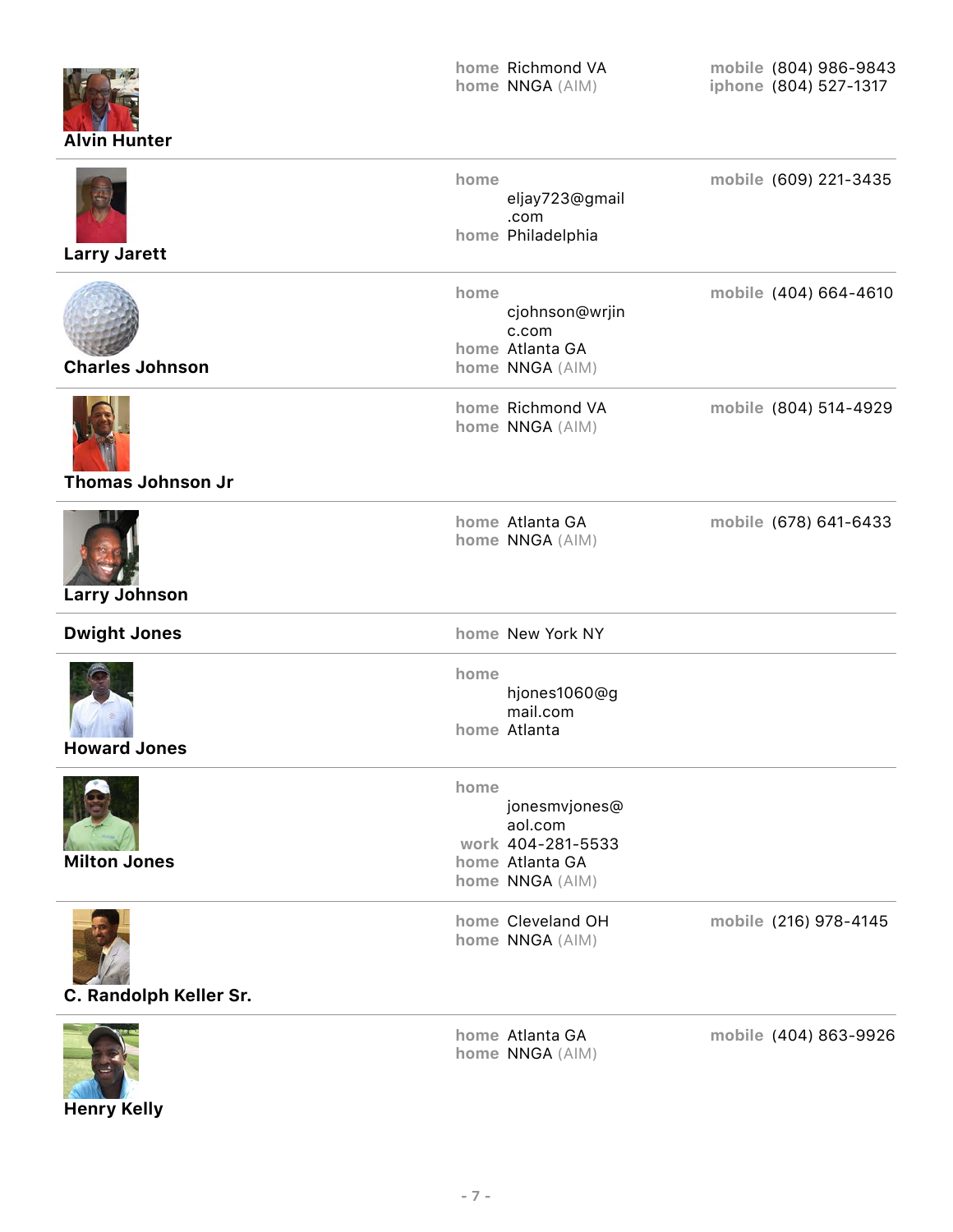| <b>Ron Kimball</b>          |      | home NNGA-IND<br>home NNGA (AIM)                               | mobile (818) 378-0960                          |
|-----------------------------|------|----------------------------------------------------------------|------------------------------------------------|
| <b>Winfred Kirksey</b>      |      | home Atlanta GA<br>home NNGA (AIM)                             | mobile (404) 935-8583                          |
| <b>Chris Larkin</b>         | home | twothaeast@ya<br>hoo.com<br>home Atlanta GA<br>home NNGA (AIM) | mobile (678) 458-5662                          |
| <b>Mortimer A. Lawrence</b> |      | home New York NY<br>home NNGA (AIM)                            | mobile (917) 821-9333<br>iphone (718) 217-9040 |
| <b>Derek Lezama</b>         |      | home New York NY<br>home NNGA (AIM)                            | mobile (347) 728-4899<br>iphone (718) 629-4620 |
| <b>Cliff Lovelace</b>       |      |                                                                | mobile (770) 330-3636                          |
| <b>Bill Madison</b>         | home | wwmadi@aol.co<br>m<br>home Atlanta GA<br>home NNGA (AIM)       |                                                |
| <b>Ralph Major</b>          |      | home Philadelpia PA<br>home NNGA (AIM)                         | mobile (215) 421-4553<br>iphone (610) 828-5088 |
| <b>Miali Makelele</b>       |      | home New York NY<br>home NNGA (AIM)                            | mobile (718) 902-6628                          |
|                             |      | home New York NY<br>home NNGA (AIM)                            | mobile (917) 568-5952                          |

**Paul P. Martin**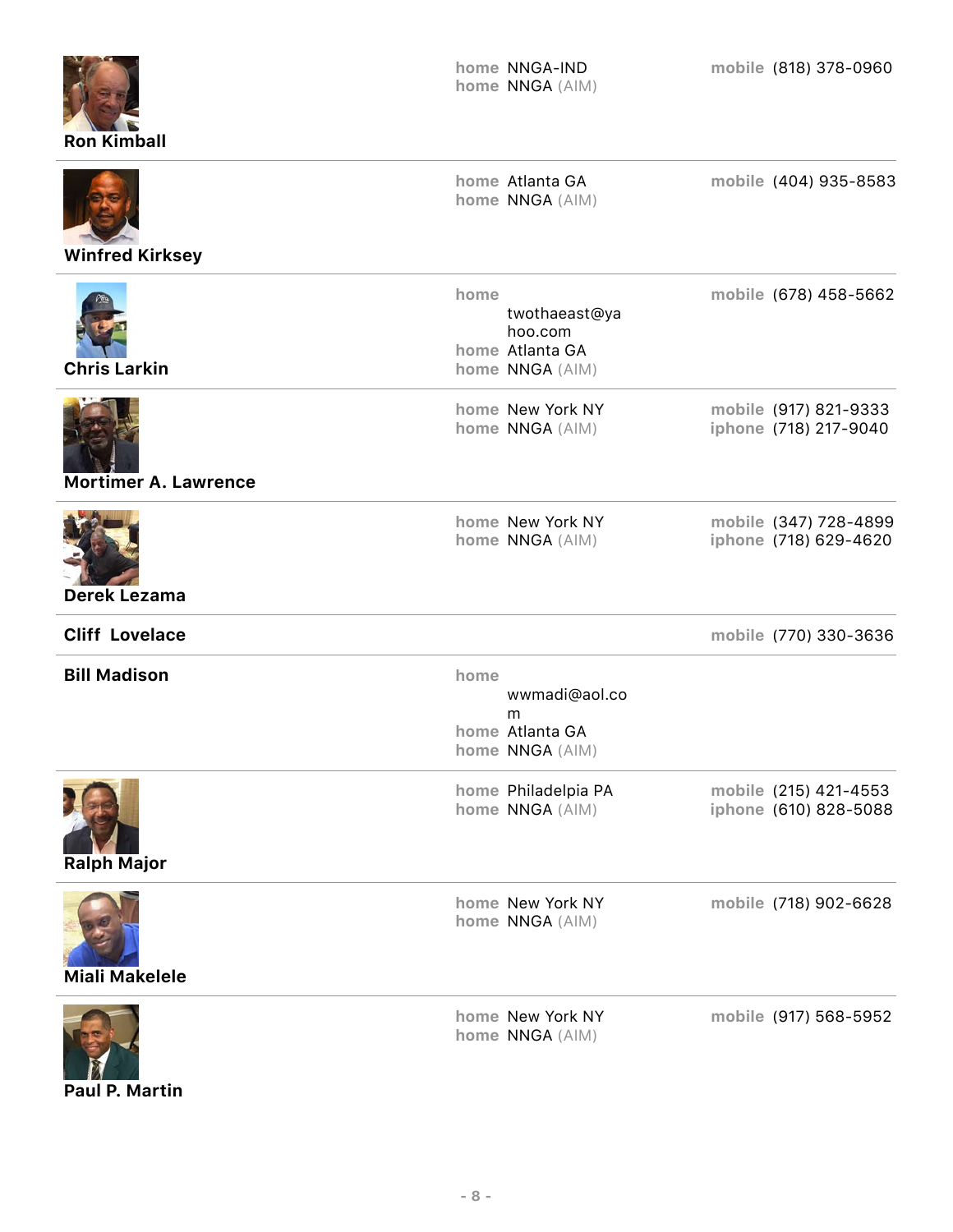| <b>Norman McCoomer</b>  | home NNGA-IND<br>home NNGA (AIM)                                       | mobile (256) 503-7720<br>iphone (256) 464-7855 |
|-------------------------|------------------------------------------------------------------------|------------------------------------------------|
| <b>Brian McDaniel</b>   | home Atlanta GA<br>home NNGA (AIM)                                     | mobile (770) 598-6035                          |
| <b>Bernard McIlwain</b> | home New York NY<br>home NNGA (AIM)                                    | mobile (917) 548-2045                          |
| Marc A. Metze           | home NNGA-IND<br>home NNGA (AIM)                                       | mobile (713) 594-0064                          |
| <b>Keith Miller</b>     | home New York NY<br>home NNGA (AIM)                                    | mobile (914) 216-8711                          |
| <b>Keith Milner</b>     | home<br>kmillner13@gm<br>ail.com<br>home Atlanta GA<br>home NNGA (AIM) | mobile (404) 858-4342                          |
| <b>Ronald Mith</b>      | home New York NY<br>home NNGA (AIM)                                    | mobile (718) 344-8108                          |
| <b>Mario Mohan</b>      | home New York NY<br>home NNGA (AIM)                                    | mobile (631) 445-1618                          |
|                         |                                                                        | mobile $(216)$ $233 - 8754$                    |



**mobile** (216) 233-8754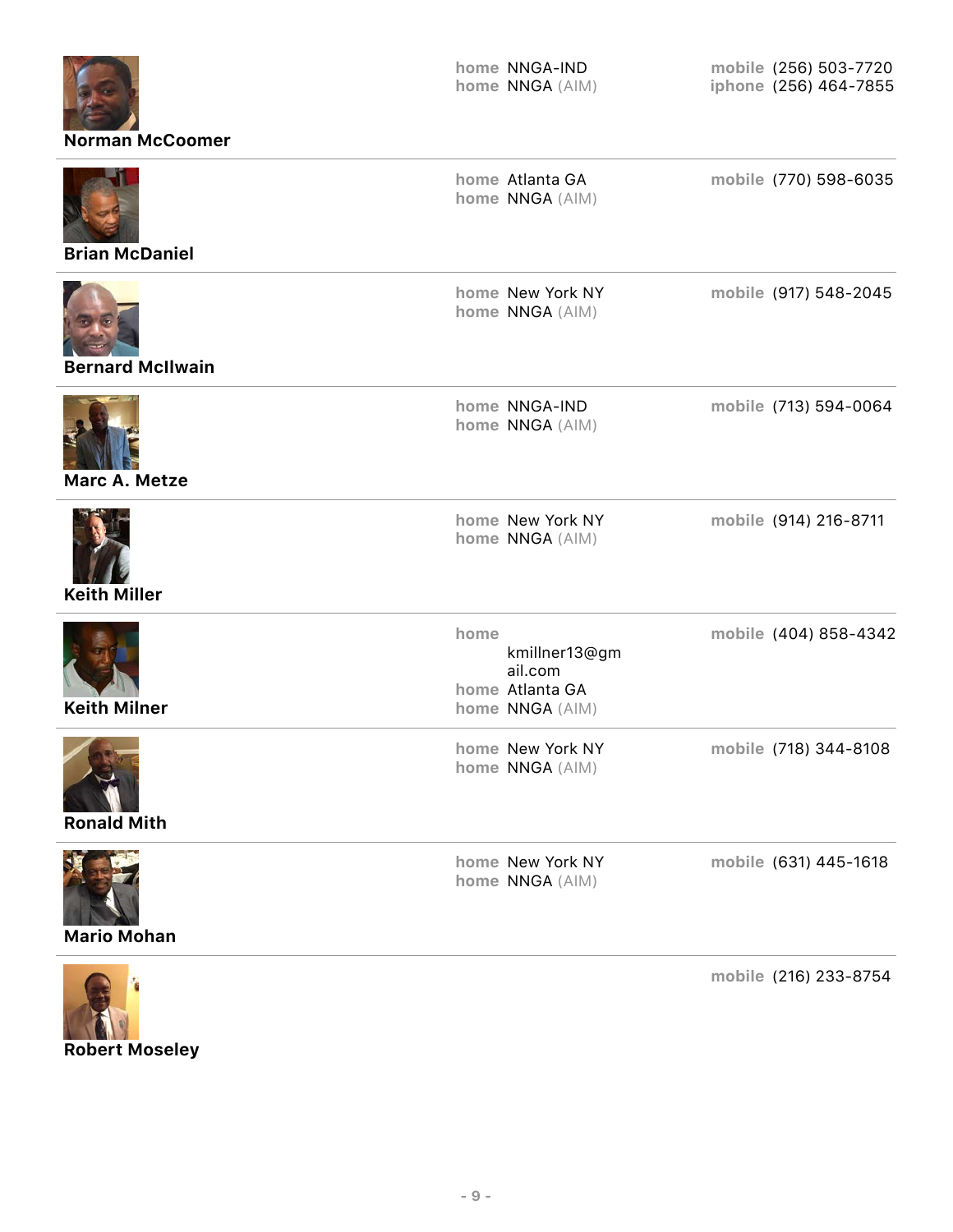| <b>Kennenth Newton</b> |      | home Philadelphia PA<br>home NNGA (AIM)  | mobile (267) 970-6469                          |
|------------------------|------|------------------------------------------|------------------------------------------------|
| <b>Donnie Oliver</b>   |      | home Washington DC<br>home NNGA (AIM)    | mobile (804) 338-4927                          |
| <b>Phil Overton</b>    | home | philoverton@co<br>mcast.net              | mobile (717) 943-7304                          |
| <b>Dave Perry</b>      |      | home New York NY<br>home NNGA (AIM)      | mobile (732) 947-8351<br>iphone (212) 855-2345 |
| <b>Leon Phillips</b>   |      | home New York NY<br>home NNGA (AIM)      | mobile (917) 652-2406<br>iphone (908) 652-2406 |
| <b>Walter Pinion</b>   |      | home Atlanta GA<br>home NNGA (AIM)       | mobile (770) 815-4106                          |
| <b>Lorin Powell</b>    |      | home WASHINGTON<br>DC<br>home NNGA (AIM) | mobile (240) 460-2091                          |
| <b>James Price</b>     |      | home Richmond VA<br>home NNGA (AIM)      | mobile (804) 615-8475                          |
| <b>Ralph Major</b>     |      | home Philadelphia                        | mobile (215) 421-4553                          |
|                        |      | home CLEVELAND<br>OH<br>home NNGA (AIM)  | mobile (216) 978-4145                          |

**Christian Randolph Keller Jr**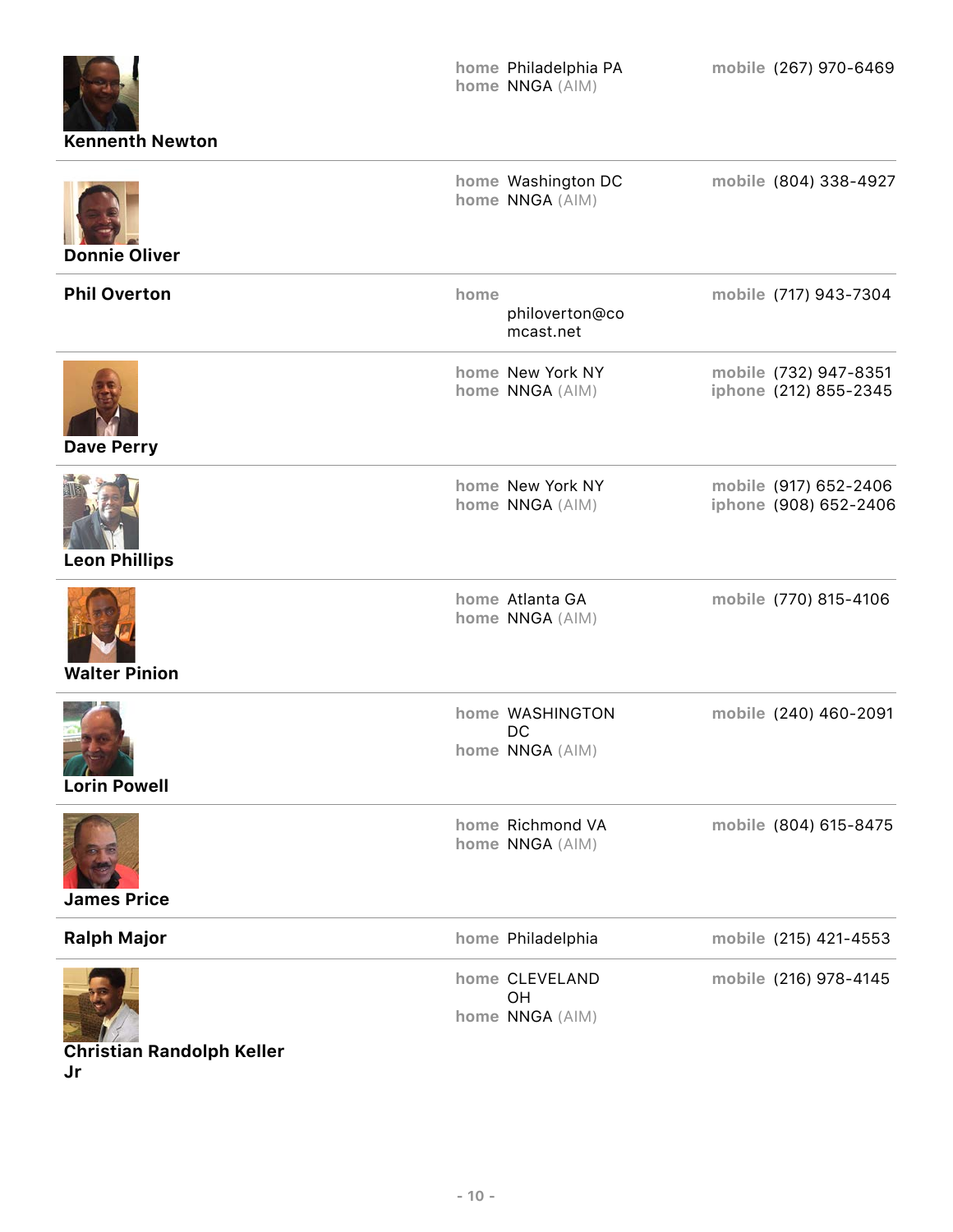

| <b>Jim Richie</b>           | home Independent<br>home NNGA (AIM)                                    |                                                |
|-----------------------------|------------------------------------------------------------------------|------------------------------------------------|
| <b>Kaiser Robertson III</b> | home<br>krobertson@cu<br>a.md<br>home Washington DC<br>home NNGA (AIM) | mobile (410) 963-7896<br>iphone                |
| Thomas E. Roper Jr.         | home Cleveland OH<br>home NNGA (AIM)                                   | mobile (216) 496-3174<br>iphone (216) 664-2444 |
| <b>Gregory Saffold</b>      | home New York NY<br>home NNGA (AIM)                                    | mobile (908) 601-0216                          |
| <b>Alex Sands</b>           | home WASHINGTON<br>DC<br>home NNGA (AIM)                               | mobile (951) 445-7228                          |
| Cecil J. Shorte             | home Richmond VA<br>home NNGA (AIM)                                    | mobile (804) 837-3902                          |
| <b>Ted Sims</b>             | home CLEVELAND<br>OH<br>home NNGA (AIM)                                | mobile (216) 396-8995<br>iphone (330) 908-0119 |
| <b>Michael Smith</b>        | home<br>msmith4012@g<br>mail.com<br>home Atlanta GA<br>home NNGA (AIM) | mobile (404) 992-9574                          |
| <b>Will Smith</b>           | home Atlanta GA                                                        | mobile (678) 777-2397                          |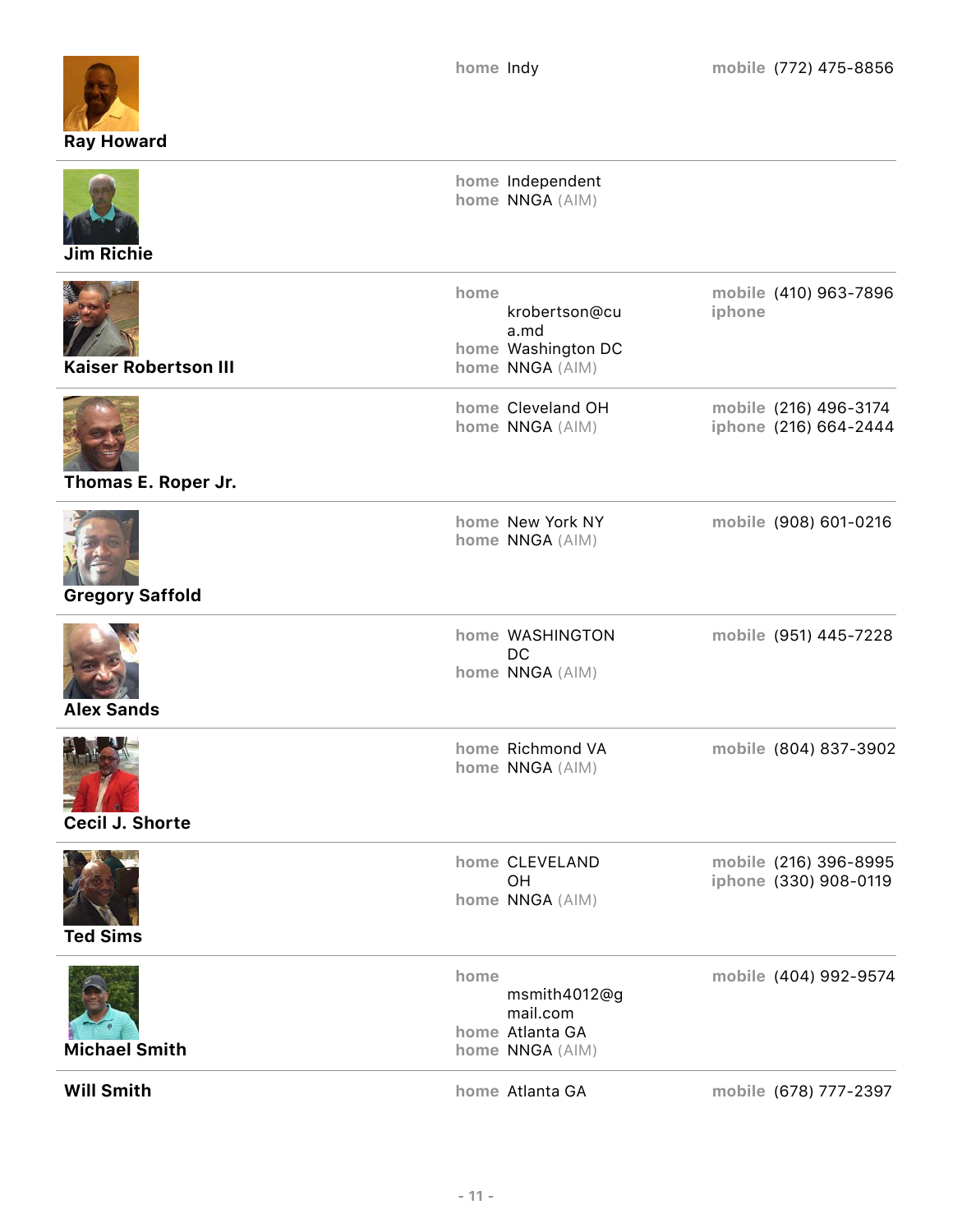| <b>Cleo Stevenson</b>                     | home CLEVELAND<br>OH<br>home NNGA (AIM) | mobile (216) 470-3632                          |
|-------------------------------------------|-----------------------------------------|------------------------------------------------|
| <b>Ted Stewart</b>                        | home Philadelphia PA<br>home NNGA (AIM) | mobile (215) 768-1617                          |
| <b>Barry Sullivan</b>                     | home New York NY<br>home NNGA (AIM)     | mobile (917) 270-1574                          |
| <b>William Swann</b>                      | home DC                                 | mobile (202) 271-9062                          |
| William (Bill) Swift                      | home Atlanta GA<br>home NNGA (AIM)      | mobile (404) 556-0200                          |
| <b>Earl Tate</b>                          | home Independent                        | mobile (617) 480-7353                          |
| <b>DESCRIPTION</b><br><b>William Tell</b> | home Cleveland OH<br>home NNGA (AIM)    | mobile (216) 314-5992<br>iphone (216) 231-8355 |
| <b>R Cowboy Turner-Hickson</b>            | home RICHMOND VA<br>home NNGA (AIM)     | mobile (804) 513-4992                          |
|                                           | home Independent<br>home NNGA (AIM)     | mobile (856) 906-8555                          |

**Lorenzo Upshaw**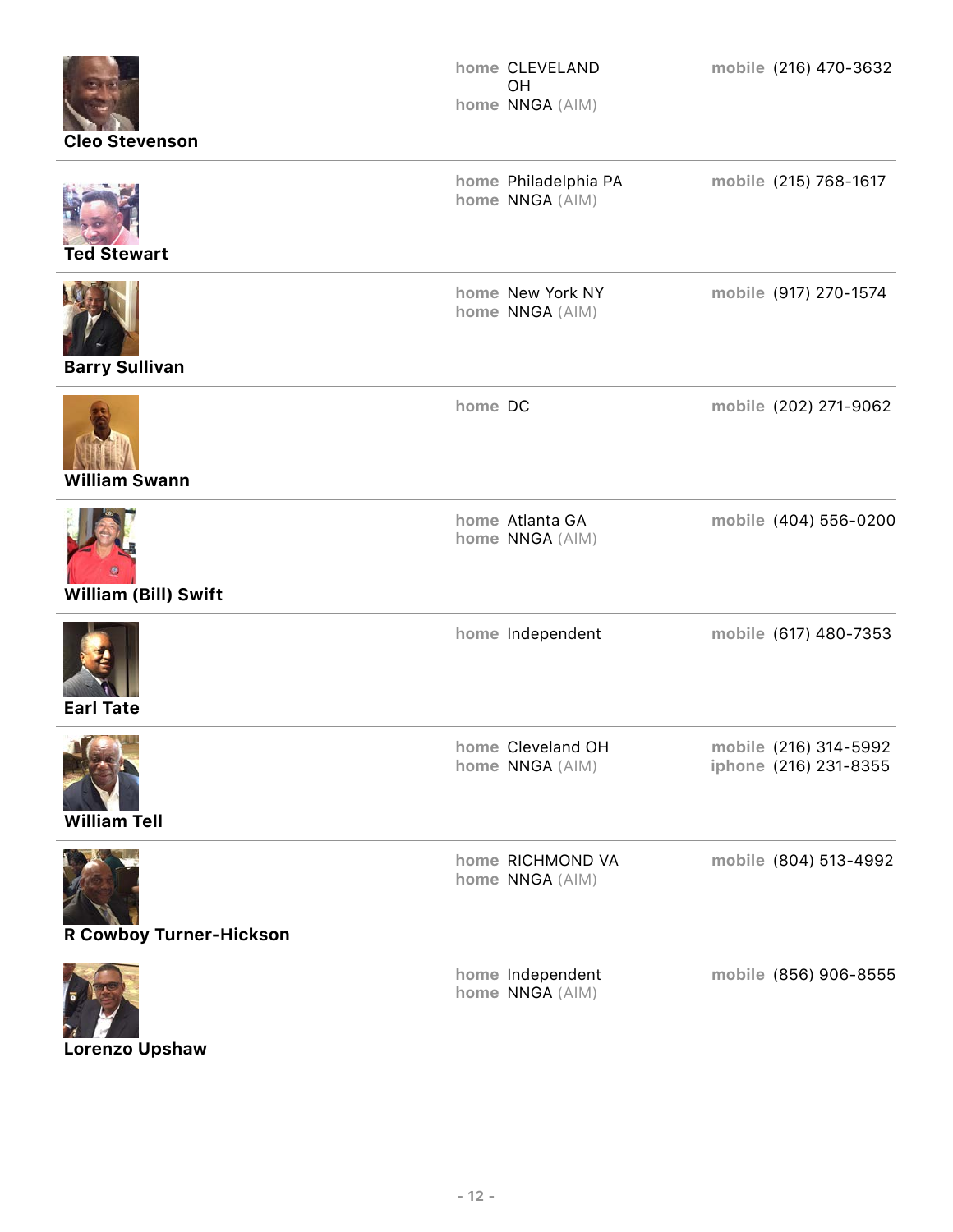

## **Donald C. Williams**



**mobile** (678) 471-5753

**Ron Wilson**